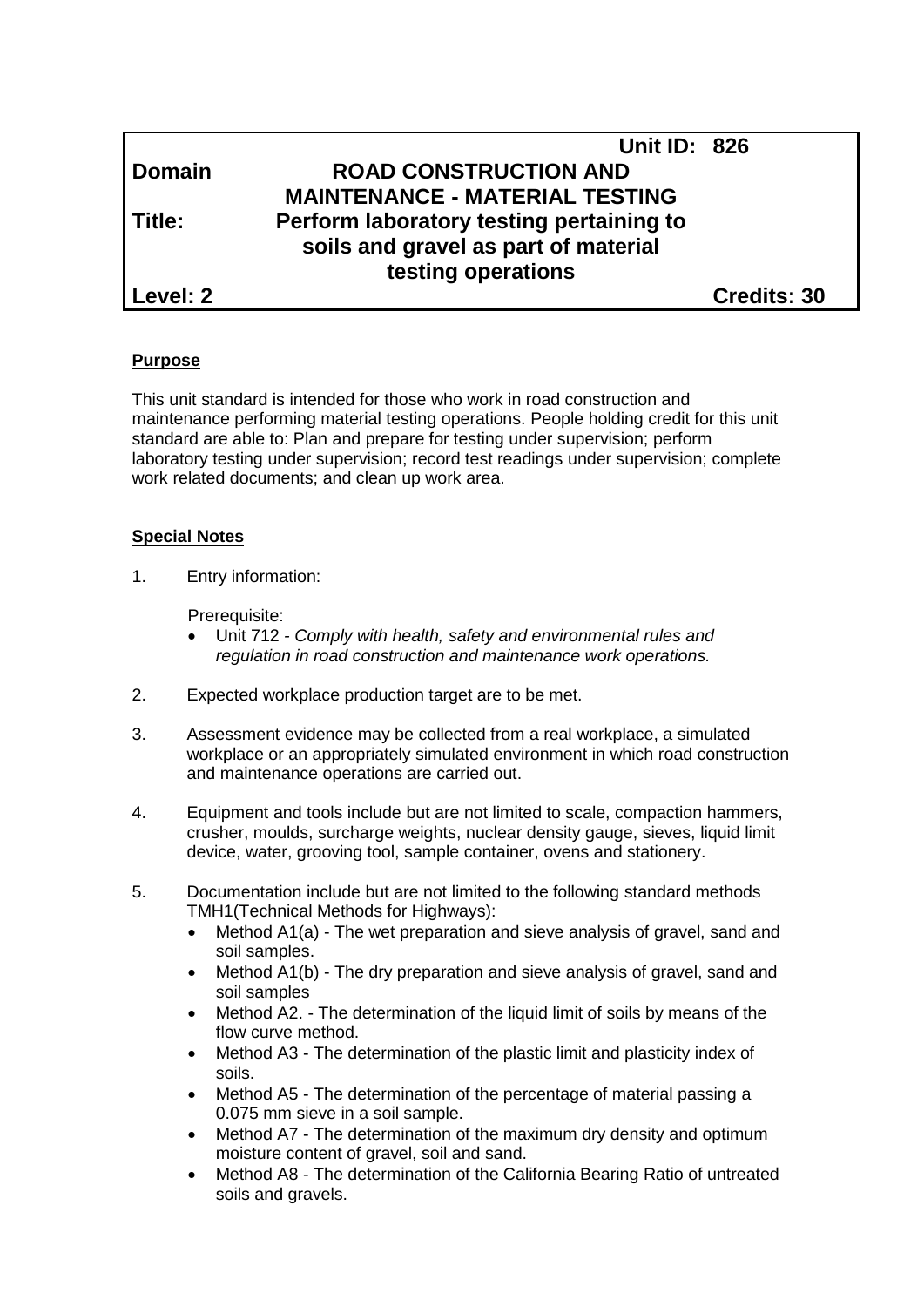- Method A9 The determination of the California Bearing Ration of limestabilized soils and gravels.
- Method A10(a) -The determination of the in-place dry density of soil or gravel by the sand replacement method.
- Method A10(b) The determination of the in-place dry density and moisture content of soils and gravels by nuclear methods.
- Method A11T Tentative method for the determination of the maximum dry density and moisture content of graded crushed stone and cohesionless sand by means of vibration compaction.
- Method A12T Tentative method for the determination of the relative density of soils.
- Method A14 The determination of the unconfined compressive strength of stabilized soils, gravels and sands.
- Appendix to Method A14 Procedure for the making of specimens for the determination of the unconfined compressive strength of stabilized soils, gravels and sands.
- Method A16T Tentative method for the determination of the indirect tensile strength of stabilized materials.
- Method B15 The determination of the dry bulk density, apparent relative density and water absorption of material passing the 4,75 mm sieve.
- 6. Safe working practices include but are not limited to day-to-day observation of safety policies and procedures and compliance with emergency procedures.
- 7. Performance of all elements in this unit standard must comply with all relevant workplace requirements, contractual agreements and manufacturers' specifications.
- 8. Regulations and legislation relevant to this unit standard include but are not limited to the following:
	- Labour Act, No. 11 of 2007 as amended
	- Occupational Health and Safety Regulations No. 18, 1997 and all subsequent amendments.

### **Quality Assurance Requirements**

This unit standard and others within this subfield may be awarded by institutions which meet the accreditation requirements set by the Namibia Qualifications Authority and the Namibia Training Authority and which comply with the national assessment and moderation requirements. Details of specific accreditation requirements and the national assessment arrangements are available from the Namibia Qualifications Authority and the Namibia Training Authority. All approved unit standards, qualifications and national assessment arrangements are available on the Namibia Training Authority website [www.nta.com.na.](http://www.nta.com.na/)

# **Elements and Performance Criteria**

### **Element 1: Plan and prepare for testing under supervision**

# **Performance Criteria**

1.1 Work instructions, including plans, specifications, quality requirements and operational details are obtained, explained, clarified and applied to the allocated task.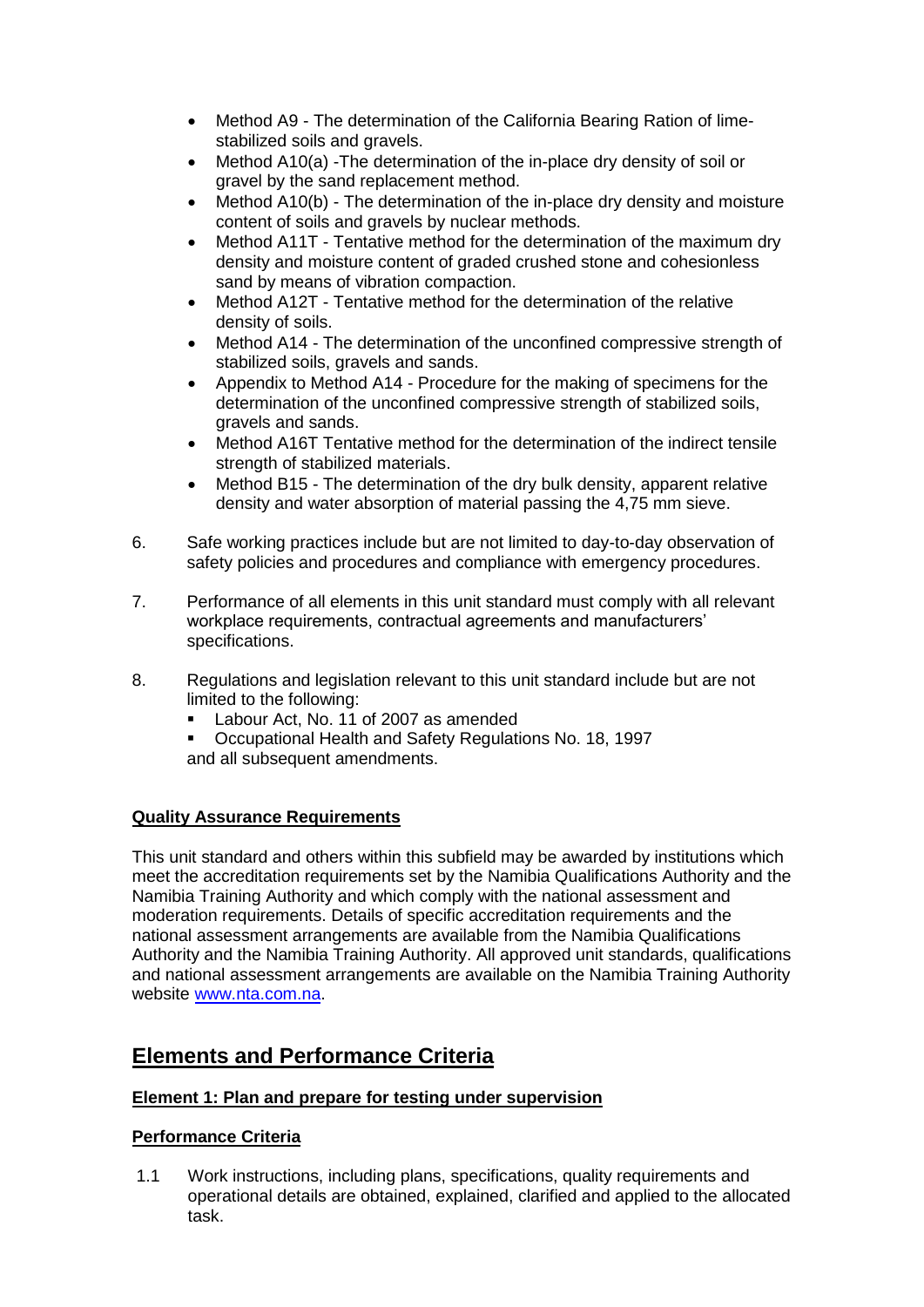- 1.2 Safety requirements, including personal protective clothing and equipment are obtained from the site safety plan, workplace policies and procedures, and applied to the allocated task.
- 1.3 Traffic control requirements are obtained and implemented according to workplace requirements.
- 1.4 Laboratory apparatus and equipment selected to carry out tasks are checked for consistency with the requirements of the job, their usability and calibrated faults are rectified or reported prior to commencement.
- 1.5 Instructions requesting laboratory test are matched with labels attached to bags and containers holding material samples.
- 1.6 Material samples are prepared according to standard methods of testing and workplace procedures.
- 1.7 Environmental protection requirements are obtained and applied according to workplace procedures and environmental management plan.

# **Element 2: Perform laboratory testing under supervision**

### **Performance Criteria**

- 2.1 Selected apparatus are prepared according to the standard methods of testing and manufacturers' specification.
- 2.2 The laboratory tests are performed according to standard methods of testing and manufacturers' specification.

### **Element 3: Record test readings under supervision**

#### **Performance Criteria**

- 3.1 Laboratory test readings are recorded on suitable prescribed forms in line with details contained in standard methods of testing manuals.
- 3.2 Recorded results are handed to supervisor.

### **Element 4: Complete work related documents**

#### **Performance Criteria**

- 4.1 Work related documents are completed in accordance with contract and workplace requirements.
- 4.2 Maintenance and service related documents are completed in accordance with manufacturer and workplace requirements.
- 4.3 Documents related to accidents or other incidents are completed in accordance with workplace requirements.